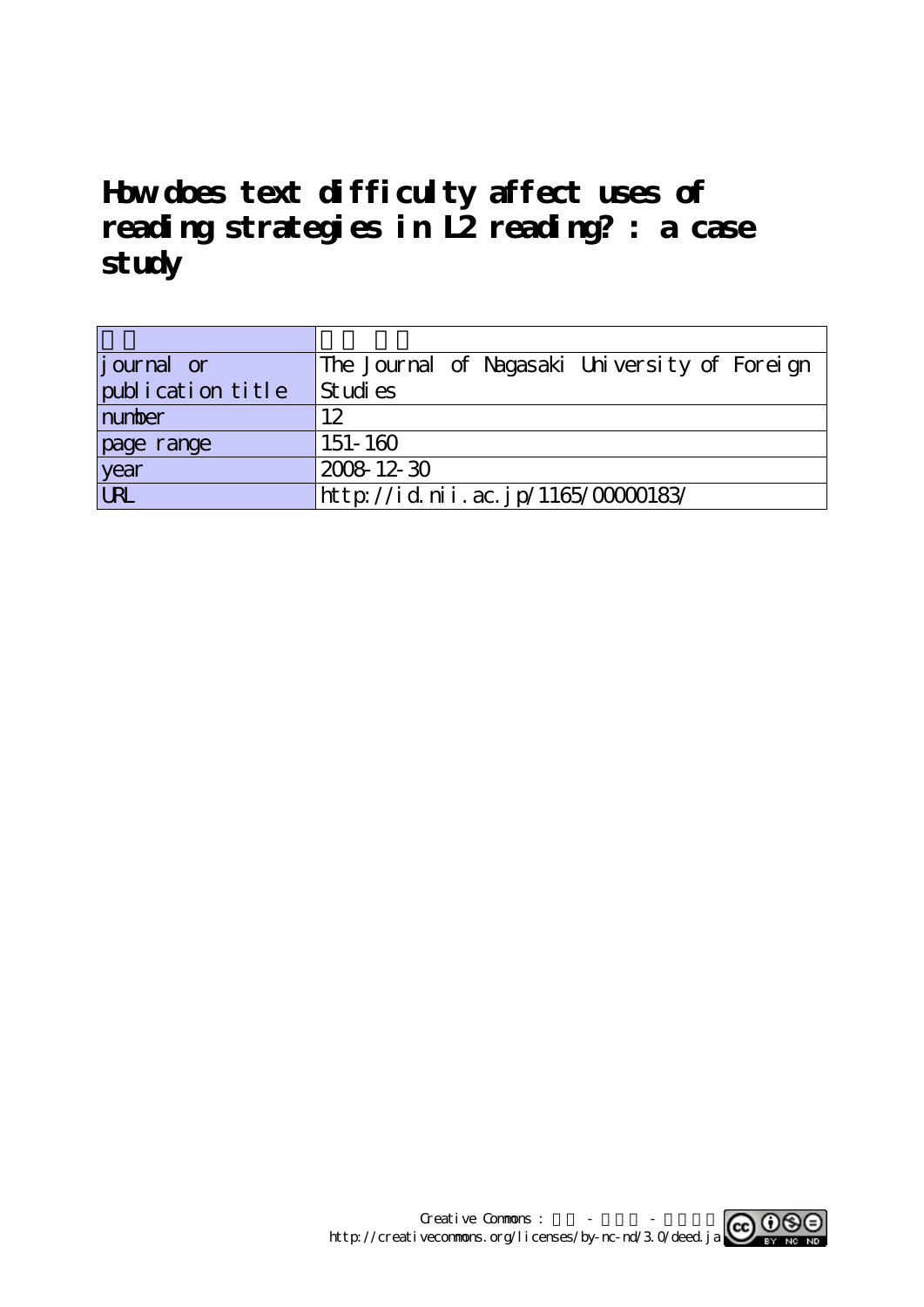# **How does text difficulty affect uses of reading strategies in L2 reading? : a case study**

## Naomi KIHARA

#### 要 約

本稿は、英語多読における L2 学習者のリーディング・ストラテジー使用に関するケーススタディで ある。難易度が異なる7つのテキストに対し、調査対象の学習者がどのようにストラテジーを変えて いるか、あるいは変えていないのか、事後報告形式のインタビューを通して検証を行った。調査では、 約 22万3000 語の多読経験を持つ大学 1 年生を調査対象とした。分析の結果、テキストの難易度によっ て、使用するリーディング・ストラテジーには変化があることが確認された。調査対象者にとってテ キストの難易度が低かった場合には、ボトムアップ処理が「自動化」されており、トップダウン・ス トラテジーが効率よく運用されていた。一方、調査対象者にとってテキストの難易度が高かった場合 には、ボトムアップ処理の段階で何らかの問題が生じており、トップダウン・ストラテジーの使用が 制限されていた。

## **1. Introduction**

The process of reading is often described as a black box as the process itself is invisible. Recent studies, however, have provided several different models that try to explain the process of reading. Bottom-up models, for instance, explain the reading process as an accumulative understanding, starting from the decoding of smaller units, such as the recognition of a letter, to that of larger units, such as word, sentence, or paragraph understanding. Topdown models, on the other hand, propose that readers utilize their schema, grammar, or semantic knowledge to predict the meaning of words or the structure of sentences, and that the process of reading is often selective. More recent studies, however, have found that neither model is able to explain the reading process perfectly. As a result, models that incorporate both bottom-up and top-down processes have been developed.

From the late 1980s until the early 1990s, research was conducted to identify reading strategies that are characteristic of both good readers and poor readers. Many of the studies concluded that readers who employ topdown strategies read better than those who employ bottom-up strategies. It was found that a good reader pays attention to the overall flow of the text, or focuses on keywords while reading, whereas a poor reader is bound by the individual word decoding process (Negishi in Kanatani, 1995: 50). Hasegawa's research (2006) agreed with these findings as she also found that university student readers who read more books in extensive reading used top-down strategies successfully while those who did not read extensively depended solely on bottom-up strategies despite the fact that explicit instructions on top-down strategies were given in class. Hasegawa argues that those who did not use top-down strategies need to read more books to be able to apply top-down strategies in their reading. Iino (2006) also found that his subjects had difficulty in putting top-down strategies into practice when engaged in extensive reading. His study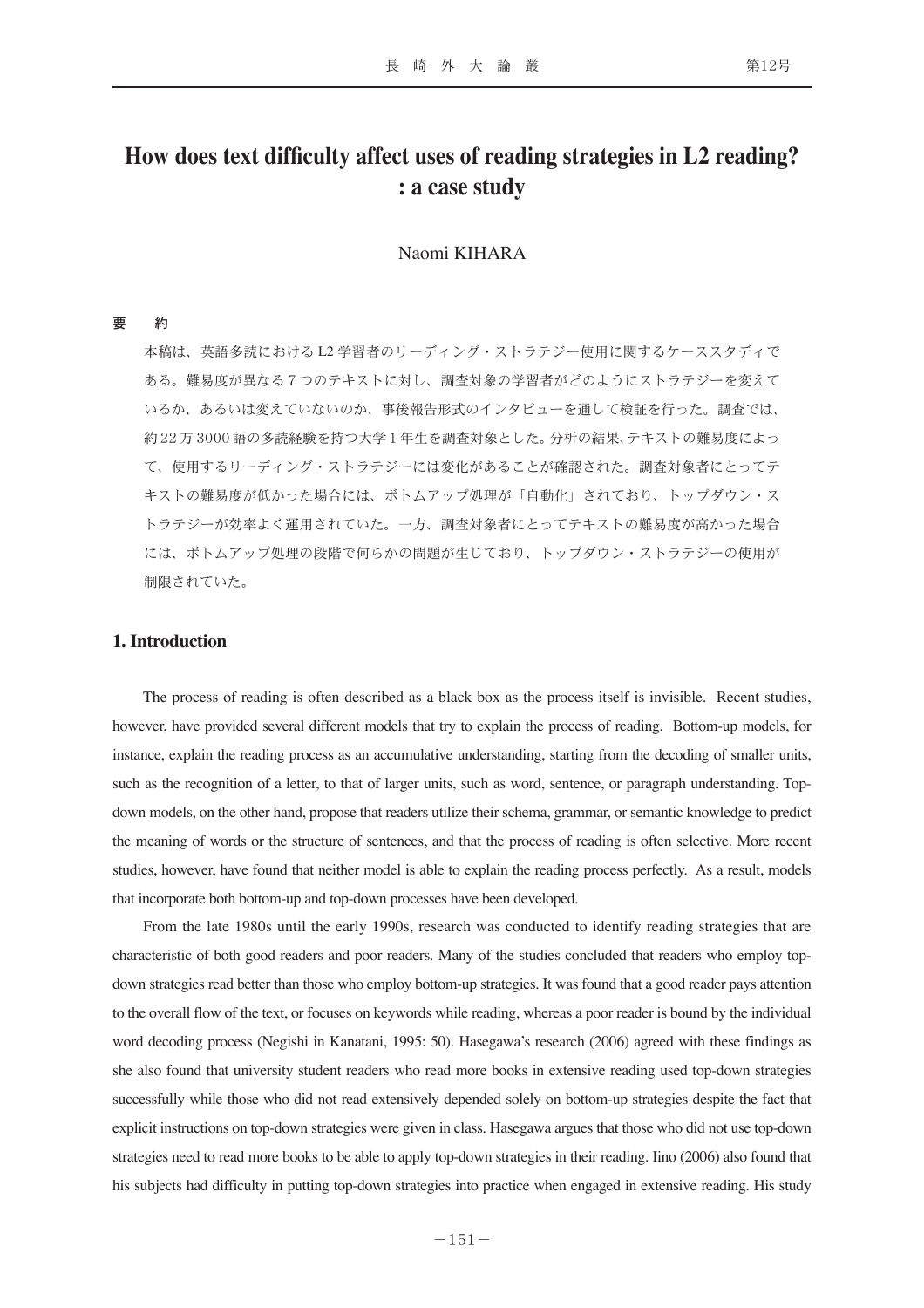found that after one year of instruction including shadowing, extensive reading and reading strategies, university student readers were more aware of the importance of top-down strategies, but found it difficult to apply them in their reading. Iino also found that the readers displayed an increased perception that bottom-up strategies are not effective, but pointed out that the responses to his questionnaire on bottom-up strategies were somewhat inconsistent. Responses to one item suggested that students did not worry about understanding the details of the text so much compared to one year previously (shifting from bottom-up to top-down), but responses to other items suggested that students were more dependent on the use of dictionaries and showed a tendency to focus on individual word meaning (reinforcing bottom-up strategy).

The author also investigated the uses of reading strategies in extensive reading (Kihara, 2008), but found two apparent contradictions to the findings in Hasegawa and Iino's studies. One was that although Hasegawa and Iino found it difficult to put top-down strategies into practice, all of the university students Kihara interviewed were employing top-down strategies, although the frequency and dependency of their use varied according to the students or the books they were reading. However, the use of top-down strategies was common regardless of the amount of reading, or English proficiency level. Another contradictory point was that although Hasegawa found that top-down strategies and bottom-up strategies were characteristic of extensive readers and less extensive readers respectively, the author found that some students changed their reading strategies according to the difficulty of the text they were reading, and that strategies were not used exclusively by each individual reader. More specifically, some students were constantly and consciously translating each sentence, sometimes with the help of a dictionary (bottom-up strategies) when the texts were difficult for them. When the texts were easier for them, however, the same students were not translating, but instead paying more attention to the overall flow of the text rather than the details (top-down). It seems likely that Hasegawa's finding and the author's finding are not actually contradictory, but simply looking at different aspects of reading activities in extensive reading. Since Hasegawa and Iino asked readers how they were reading, respondents probably looked back on their reading style, more or less summarized it, and then replied regarding their most typical reading strategies. These readers, therefore, might have failed to report some other strategies, which were for them a less typical style, but which they may have used when reading a different level of text. The author's more direct observation method, asking a student to think-aloud while reading, one book at a time, probably made it possible to look at the strategy changes within a student more clearly.

The author's hypothetical explanation for these changes of reading strategies within the same reader is that a reader can use automatic reading processing, which allows the reader to skip the translation process when the text level is 'easy' or 'appropriate' for the reader. If the text is 'difficult' or 'inappropriate', the reader is reduced to employing the translation process. The 'difficulty' and 'easiness' or 'appropriateness' and 'inappropriateness' are defined by the individual readers, depending on their English proficiency, the schema they have, or other factors such as interest in the particular text. This explanation, however, is still highly hypothetical, as the number of the observed readers is limited to five. In addition, all of these readers had low English proficiency (4<sup>th</sup> or 3<sup>rd</sup> Grade of the STEP test). It is therefore possible that these changes of reading strategies are unique characteristics of this level of readers.

In order to investigate whether the changes of reading strategies are unique to low proficient students, this study examines the uses of reading strategies by a relatively more proficient student (Pre-1<sup>st</sup> Grade of the STEP test). As well as the types of strategies this reader uses while reading, the study also attempts to explore how the reader changes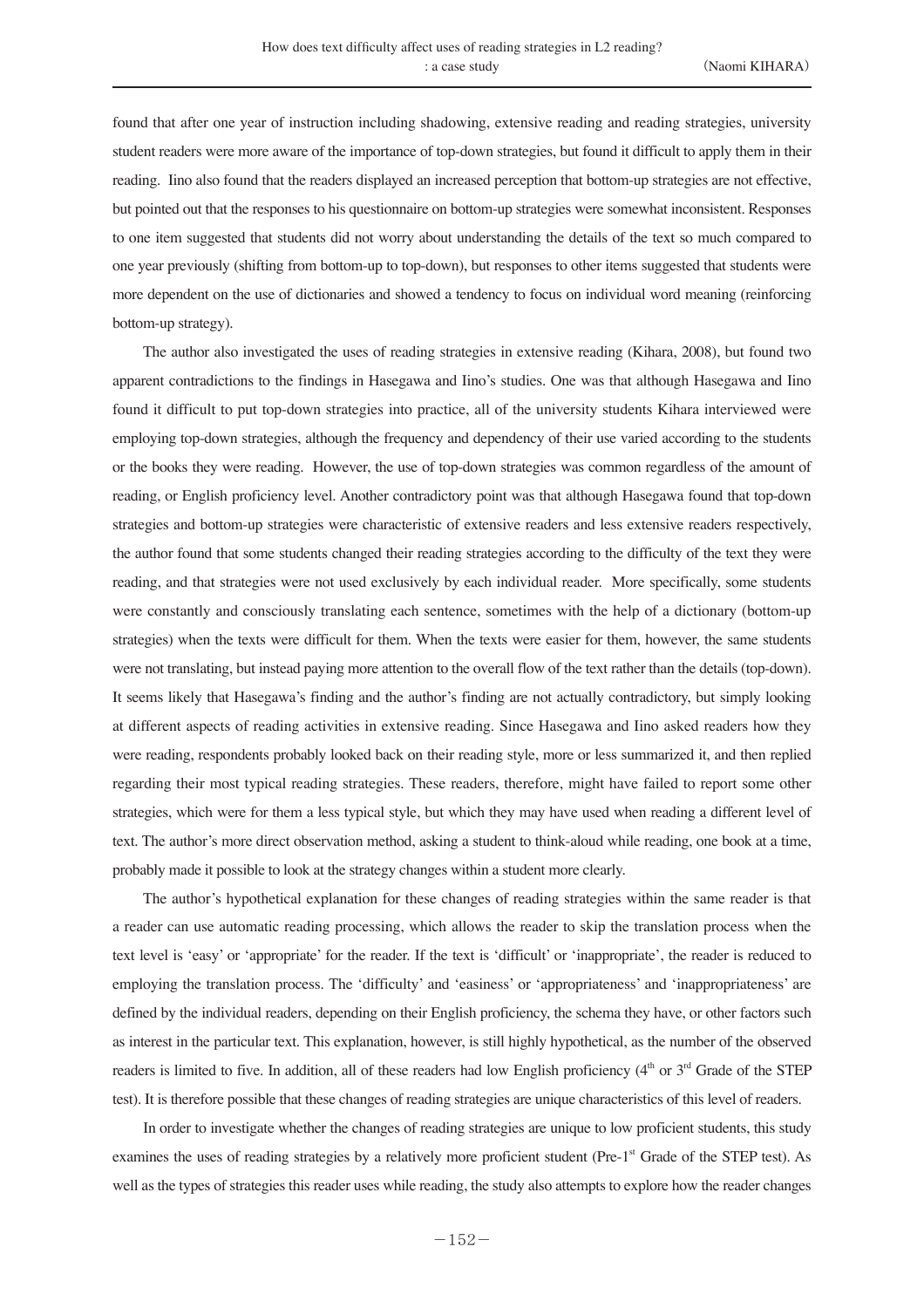or does not change his reading strategies as text difficulty changes.

### **2. Method**

*Subject.* The subject in this study was a male Japanese sophomore student majoring in English education in a four year national university in Japan. The subject had passed the pre- $1<sup>st</sup>$  level of the STEP test in the previous year, and could therefore be considered to be of intermediate level in English proficiency. He had been engaged in extensive reading both as a class requirement and as voluntary reading outside class. Before this study, he had read 59,900 words (7 books) in class and 63,432 words (15 books) voluntarily, giving a total of 223,332 words (22 books). The details of the books read are shown in Table 1.

| In class reading         |                 |         |  |  |  |
|--------------------------|-----------------|---------|--|--|--|
| Levels of books          | Number of books | Words   |  |  |  |
| Oxford Bookworms Stage 3 | 3               | 28,900  |  |  |  |
| Oxford Bookworms Stage 4 | 4               | 31,000  |  |  |  |
| <b>Voluntary reading</b> |                 |         |  |  |  |
| Levels of books          | Number of books | Words   |  |  |  |
| Oxford Bookworms Stage 1 | 2               | 11,100  |  |  |  |
| Oxford Bookworms Stage 2 | 4               | 29,300  |  |  |  |
| Oxford Bookworms Stage 3 | 1               | 10,000  |  |  |  |
| Oxford Bookworms Stage 4 |                 | 13,000  |  |  |  |
| Oxford Bookworms Stage 5 | 1               | 18,000  |  |  |  |
| Penguin Readers Level 2  | 3               | 25,700  |  |  |  |
| Penguin Readers Level 3  | 1               | 11,000  |  |  |  |
| Penguin Readers Level 4  | 1               | 21,332  |  |  |  |
| Penguin Readers Level 6  | 1               | 24,000  |  |  |  |
| Total                    | 22              | 223,332 |  |  |  |

**Table 1. Books that the subject had read prior to the study**

*Reading materials*. Seven different levels of English books were used for this study, as shown in Table 2. Books 1-6 are retold texts, written specifically for L2 learners with their difficulties being classified by the publishers according to head words and grammar used. Book 7 is an authentic text written for native speaker children. According to the YL, or *Yomiyasusa Level*, an indicator for readability, given by SSS Extensive Reading Club (Furukawa et al., 2007), Book 7 is YL 6.0-7.0. As shown in Table 2, the difficulty of the books increases from Book 1 to Book 7. The headwords and grammar used for Books 1- 6 are stated by the publisher, but no such information was released for Book 7.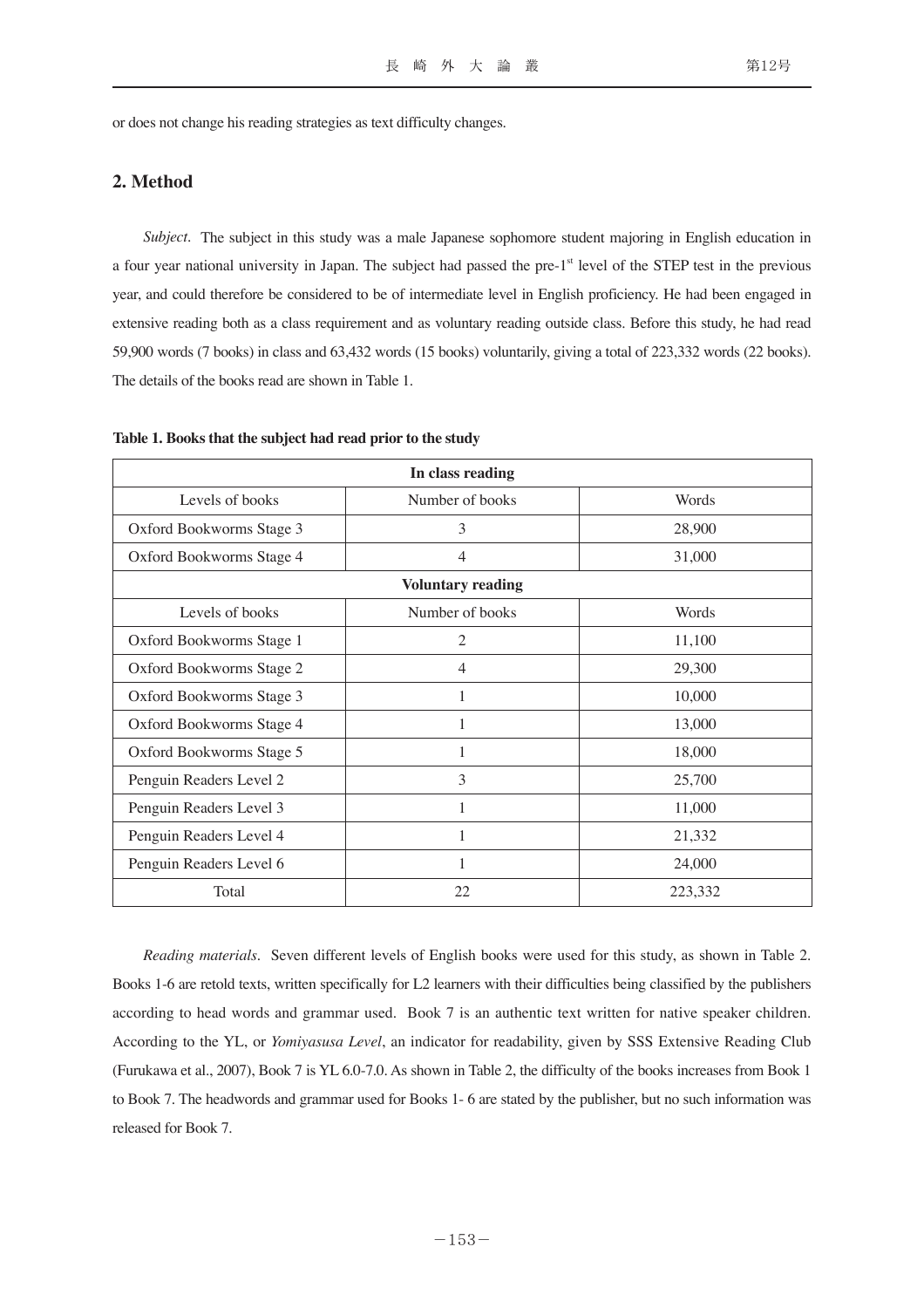# **Table 2. Books used in the study**

|        | <b>Book Title</b>                                        | Head<br>words | Grammar used                                                                                                                                                                                                                                   | SSS<br>YL   |
|--------|----------------------------------------------------------|---------------|------------------------------------------------------------------------------------------------------------------------------------------------------------------------------------------------------------------------------------------------|-------------|
| Book 1 | The President's Murderer<br>Oxford Bookworms (Stage 1)   | 400           | present simple<br>present continuous<br>imperative<br>can /cannot, must<br>going to (future)<br>simple gerunds<br>past simple                                                                                                                  | $2.0 - 2.2$ |
| Book 2 | New Yorkers: Short stories<br>Oxford Bookworms (Stage 2) | 700           | [all of the above, plus]<br>present perfect<br>will (future)<br>(don't) have to, must not, could<br>comparison of adjectives<br>simple time clauses<br>past continuous<br>tag questions<br>$ask/tell +$ infinitive                             | $2.6 - 2.8$ |
| Book 3 | The Picture of Dorian Gray<br>Oxford Bookworms (Stage 3) | 1000          | [all of the above, plus]<br>should, may<br>present perfect continuous<br>used to<br>past perfect<br>causative<br>relative clauses<br>indirect statements                                                                                       | $3.2 - 3.4$ |
| Book 4 | Little Women<br>Oxford Bookworms (Stage 4)               | 1400          | [all of the above, plus]<br>past perfect continuous<br>passive (simple forms)<br>would conditional clauses<br>indirect questions<br>relatives with where / when<br>clauses of purpose, reason, contrast<br>gerunds after preposition / phrases | $3.8 - 4.0$ |
| Book 5 | David Copperfield<br>Oxford Bookworms (Stage 5)          | 1800          | [all of the above, plus]<br>future continuous<br>future perfect<br>passive (modals, continuous forms)<br>would have conditional clauses<br>modals + perfect infinitive<br>so / suchthat result clauses                                         | $4.5 - 5.0$ |
| Book 6 | The Enemy<br>Oxford Bookworms (Stage 6)                  | 2500          | [all of the above, plus]<br>passive (infinitives, gerunds)<br>advanced modal meanings<br>clauses of concession, condition                                                                                                                      | $5.5 - 6.0$ |
| Book 7 | Holes                                                    |               |                                                                                                                                                                                                                                                | $6.0 - 7.0$ |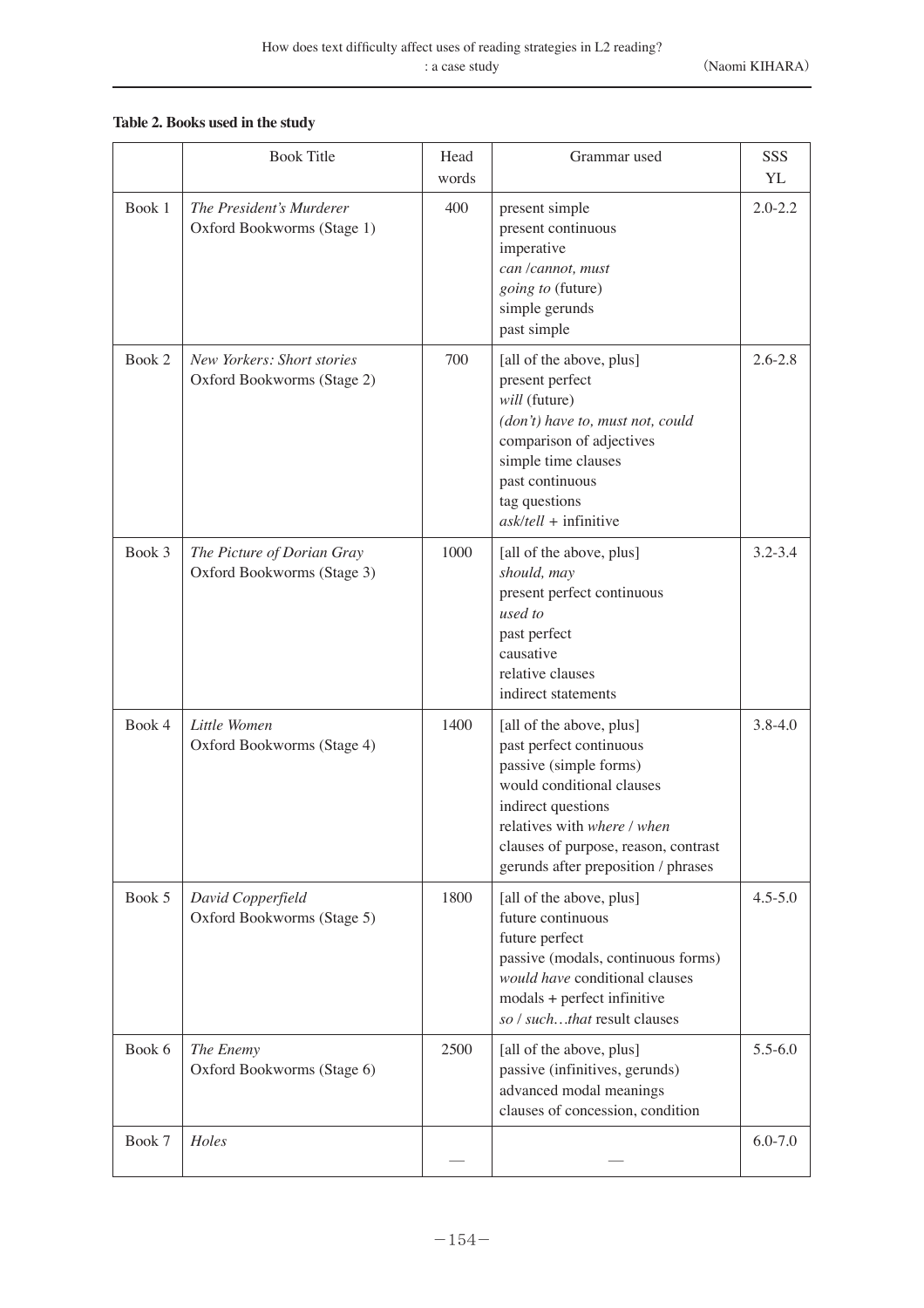*Procedure*. The subject was first asked to read Book 1 as he normally reads L2 books. As the subject preferred to read the text aloud, and that was his normal style, the book was read aloud. After two minutes had elapsed, the subject was asked to stop reading. Immediately after this, the researcher asked the subject about the content of the reading and how he had read or tried to read the text. The same procedure was repeated for Books 2- 7. All of the interviews were recorded and transcribed for further analysis.

# **3. Findings**

In identifying strategies used by the subject, this study referred to the list made by Konishi (in Tsuda College Institute for Research in Language and Culture Dokkai Kenkyu Group, 2002: 217) which built on the study by Carrell (1989). The list classifies reading strategies into two categories: global strategies and local strategies. Since the terms global strategies and local strategies are used synonymously with top-down strategies and bottom-up strategies respectively, this study only uses the terms top-down and bottom-up strategies to avoid confusion. The criteria of these strategies are shown in Table 3. Konishi's list, however, does not include translation processing. Since it is great interest of this study to examine whether there is a change in the subject's use of translation while reading different texts, Table 4 has an independent column to show whether translation had taken place.

The calculated words per minute (WPM) and the types of strategies observed are shown in Table 4. For some books, the subject required extra time to re-read the text in order to gain confidence in his understanding of the text. Since this study intends to compare the time that was needed for the subject to come to an understanding of the text, or the time needed for the subject to feel that he had come to an understanding of the text, this extra time needed should also be considered when calculating WPM. The re-calculated WPM are also shown in Table 4. As for Book 7, the subject was asked to finish reading 32 words that were left in the chapter, so that he would complete the chapter. WPM and re-calculated WPM were obtained by the same procedure as Books 1-6.

| Global strategies (top-down strategies)                                                                    |
|------------------------------------------------------------------------------------------------------------|
| 1) to understand the relationships between the current information and the incoming information (awareness |
| of cohesiveness or coherence)                                                                              |
| 2 to distinguish main points from supporting details (use of knowledge about paragraph structure)          |
| 3 to anticipate what will come next in the text (prediction)                                               |
| 4) to utilize one's knowledge and experience to understand the content of the text (utilize schema)        |
| 5 to be aware of one's understanding of the text (monitoring)                                              |
| 6 to question the importance or truthfulness of what the author says (critical reading)                    |
| Local strategies (bottom-up strategies)                                                                    |
| 7 to understand the meaning of each word                                                                   |
| (8) to look up unknown words in a dictionary                                                               |
| <b>9</b> to understand grammatical structure within a sentence                                             |
| (10) to focus on the details of the content                                                                |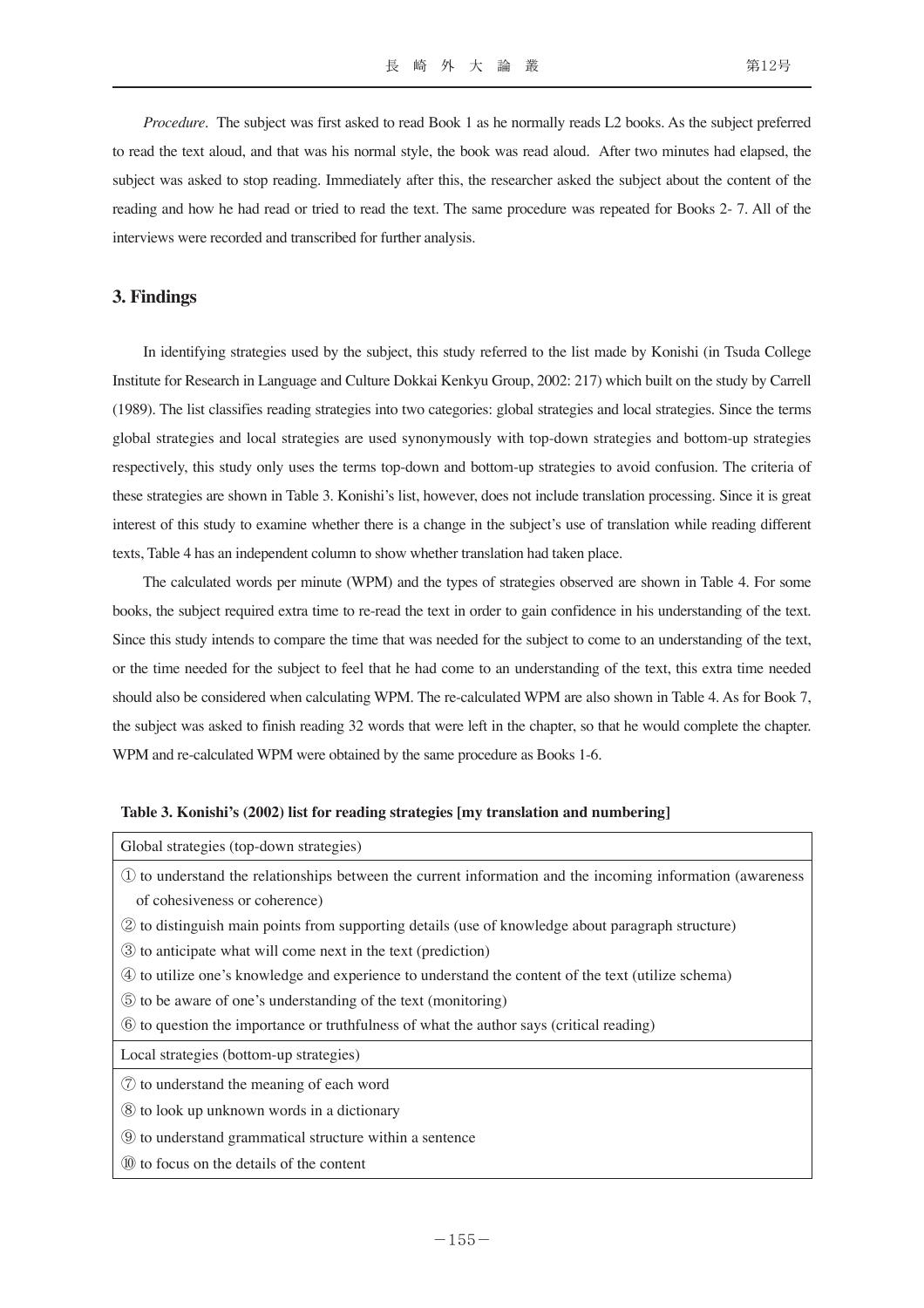|        | <b>WPM</b> | Extra time<br>needed | Re-calculated<br><b>WPM</b> | Types of strategies observed     |            |                |
|--------|------------|----------------------|-----------------------------|----------------------------------|------------|----------------|
|        |            |                      |                             | Top-down                         | Bottom-up  | Translation    |
|        |            |                      |                             | strategies                       | strategies | into L1        |
| Book 1 | 177        |                      | 177                         | $\circled{2}$                    |            | N <sub>o</sub> |
|        | words      |                      | words                       |                                  |            |                |
| Book 2 | 161        |                      | 161                         | 0295                             |            | No             |
|        | words      |                      | words                       |                                  |            |                |
| Book 3 | 165        | 175                  | 67                          | 035                              | O(900)     | Yes            |
|        | words      | seconds              | words                       |                                  |            |                |
| Book 4 | 160        |                      | 160                         | 023                              |            | N <sub>o</sub> |
|        | words      |                      | words                       |                                  |            |                |
| Book 5 | 155        | 312                  | 43                          | 0.3456                           | O(900)     | Yes            |
|        | words      | seconds              | words                       |                                  |            |                |
| Book 6 | 153        |                      | 153                         | $\bigcirc$ $\bigcirc$ $\bigcirc$ |            | N <sub>o</sub> |
|        | words      |                      | words                       |                                  |            |                |
| Book 7 | 137        | 233                  | 50                          | 0.3456                           | (70000)    | Yes            |
|        | words      | seconds              | words                       |                                  |            |                |

**Table 4. Words per minute (WPM) and types of strategies observed**

#### **4. Discussion**

The subject tried, on his own initiative, to read the texts aloud as expressively as possible, as he reported doing normally in his L2 reading outside of this study. Although the subject attempted to maintain his reading speed with all the given books, WPM decreased consistently from Book 1 to Book 7. On the other hand, re-calculated WPM (R-WPM) did not decrease as consistently from Book 1 to Book 7. As stated above, the books were classified by the number of headwords and grammatical complexity. It seems that the raw WPM, or the reading aloud speed, was directly related to the number of headwords and grammatical complexity, but the R-WPM, the reading speed needed to understand the content meanings, was not necessarily related to the number of headwords and grammatical complexity. According to the R-WPMs, Book 5 was the most challenging for the subject, followed by Book 7, Book 3, Book 6, Book 4, Book 2, and Book 1. The subject reported that all the books that required extra time (Books 3, 5 and 7) were noticeably more difficult for him than the ones did not require extra time (Books 1, 2, 4 and 6). This result does not coincide with the difficulty levels set by the publishing company. This may be due to the fact that the subject was asked to read only a portion of each book in a set time, and thus the passages read may not necessarily contain a completely representative sample of the book as a whole. In this study, therefore, the difficulty of the texts is defined by the subject's R-WPMs.

In order to investigate how the uses of reading strategies change or do not change according to text difficulty, we will now examine in more detail what the subject was doing during the extra reading time. One of the most clear differences between strategies used for Books 1, 2, 4 and 6 (easier books) and Books 3, 5 and 7 (challenging books) is that bottom-up strategies were only used when the subject required extra time, i.e. in Books 3, 5 and 7. The strategies underlined in Table 4 were those strategies most actively used by the subject for each book and, as shown in the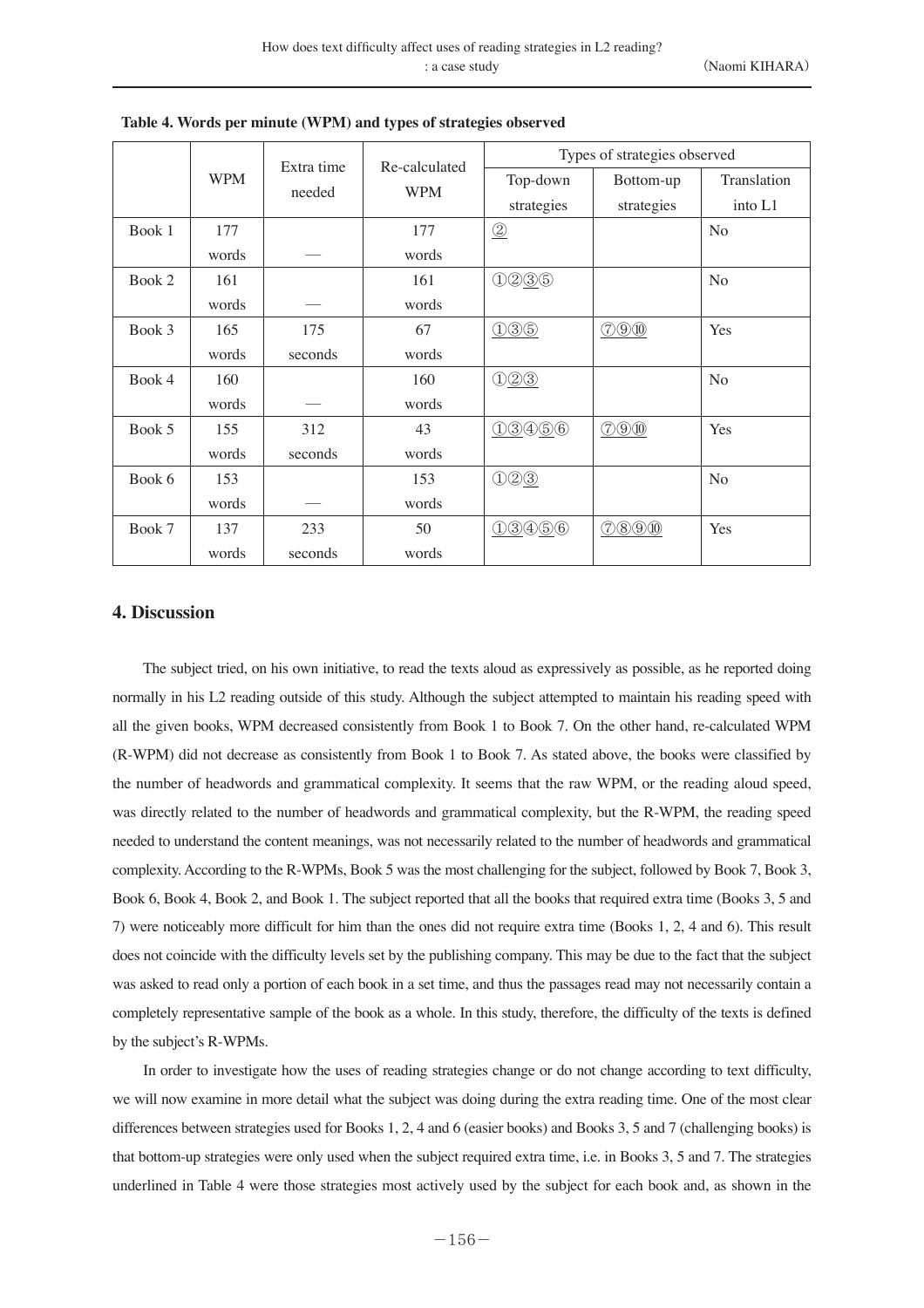table, all of the bottom-up strategies (reading strategies  $(RS)$   $(7)$   $(8)$   $(9)$   $(0)$ ) were actively used during the extra time. The subject reported that he had gone over the text again in order to think more carefully what each sentence meant by remembering the meanings of the words or by analyzing the sentence structures. In order to make this process efficient and successful, the subject had an urge to translate the text into Japanese, especially the part he felt difficult to understand, phrase by phrase. By translating into Japanese, he felt that his understanding had become clearer and his previous confusion had been sorted out. Since the use of bottom-up strategies and translation processing was limited to Books 3, 5 and 7, it appears that bottom-up strategies and translation processing were characteristic strategies for the subject when reading more challenging books.

Top-down strategies were also used during the extra time. In particular, uses of RS  $(1)3(5)$  were more frequent for Books 3, 5 and 7 than Books 1, 2, 4 and 6. The subject reported that in the process of understanding the meanings of the words or sentences, he frequently checked the coherence of the story  $(RS \rvert N)$  so that he might find some clues for unknown words or troublesome sentences. When he came up with guesses for unknown words or sentences (RS ③), he actively checked whether those guesses fitted the rest of the text; ultimately, if he had solved his understanding problems (RS ⑤ ). He needed to repeat this process several times with several possible guesses because his guesses often appeared to be wrong or out of context. It seems that RS ①③⑤ (top-down processing) were being activated to complement RS ( $\sqrt{2}$ )( $\odot$ )( $\odot$ )(bottom-up processing) in order to achieve the same goal, ie. to clear confusion, especially during the extra time in Books 3, 5 and 7.

The characteristics of the reading process during the extra time in Books 3, 5 and 7 become clearer if we compare them with the processes that took place in Books 1, 2, 4 and 6, the books the subject felt easier to understand. The reading strategy used most frequently for these 'easier' books was RS ③ , a strategy that anticipates what comes next in the text. As discussed in the previous paragraph, RS ③ was also actively used for Books 3, 5 and 7. However, the difference is that the subject felt that the guesses he made in Books 1, 2, 4 and 6 (easier books) were almost always correct whereas many of the guesses made in Books 3, 5 and 7 often seemed to be wrong. As with Books 3, 5 and 7, after making guesses, the subject used RS ① to check whether his anticipation was satisfactory and the story was coherent. The subject felt that his anticipation was correct for most of the time because the stories in Books 1, 2, 4 and 6 proceeded almost exactly as he had anticipated. For some parts, he encountered an exact sentence or expression that he had anticipated he would see next.

These successive correct or satisfactory guesses for the subject seemed to have made the checking processes (RS ⑤ ) easy and turned into, in effect, a process of confirmation. These confirmation processes were smooth and relatively unstressful for the subject, so that he was able to continue his reading with confidence. In contrast, the guessing and checking processes for challenging books (Books 3, 5 and 7) were stressful and required a longer time as discussed earlier. It seems, therefore, possible to say that wrong or unsatisfactory guessing is one of the significant factors causing the use of extra time for Books 3, 5 and 7.

Another distinctive feature in reading Books 1, 2, 4 and 6 is the use of RS ② , a strategy distinguishing main information from supporting details. RS ② was not used at all when reading Books 3, 5 and 7. For Books 1, 2, 4 and 6, the subject was aware that some parts of the texts were elaborations of the main flow of the story, so that he did not have to understand or remember every detail. He felt that he understood the roles that certain sentences or paragraphs played in the text; the explanations of 'how' intense the situation was (Book 1), 'how' poor the main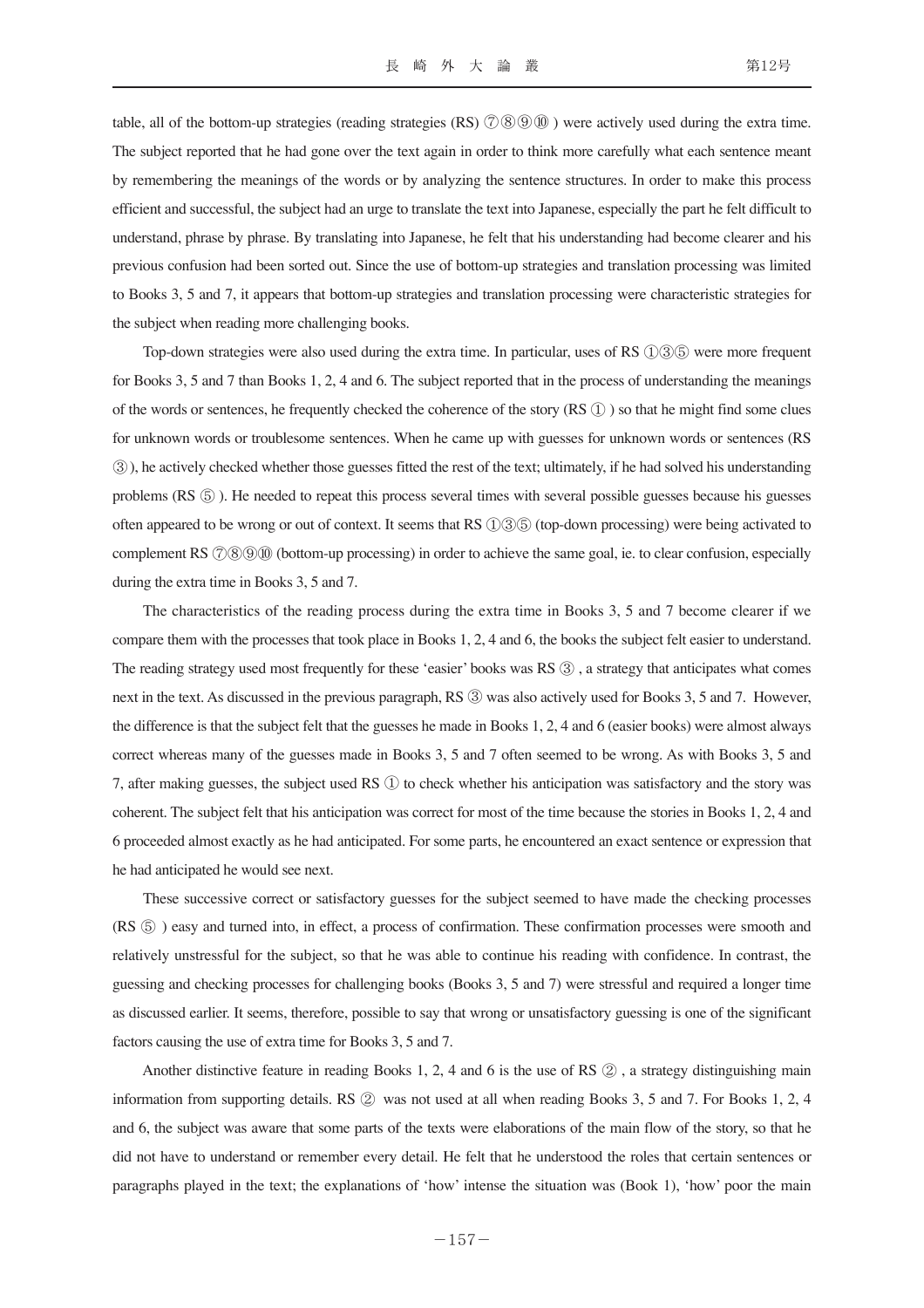characters were (Book 2), the detailed characteristics of main characters (Book 4), or 'how' one character was in love with another character (Book 6). Instead of making a distinction between main (or significant) information and supporting details (or less significant information), the subject was rather focusing on the details of every sentence or word (RS  $(7)(8)(9)(0)$ ) in Books 3, 5 and 7, including not so significant details that he did not actually need to have worried about. It appears that the subject was in a vicious circle where failure to decode details  $(RS \oslash \mathcal{O} \oslash \mathcal{O} \oslash \mathcal{O})$  successfully discouraged the discarding of less important details (RS ② ); he therefore had to struggle to progress through the text, and found his understanding limited to the local level. In other words, the subject used RS  $\textcircled{7000}$  , and the unsuccessful outcomes of these strategies in terms of text understanding resulted in even more active use of these bottom-up strategies. This reliance on RS ⑦⑧⑨ ⑩ discouraged the use of RS ② and led to further dependence on RS ⑦⑧⑨⑩ . This vicious circle hindered the subject's progress in reading. It seems, therefore, possible to say that another significant factor causing the use of extra time for Books 3, 5 and 7 is the overuse of RS  $\Diamond$  \toward{\sigma\_of}} (bottom-up strategies) which resulted from unsuccessful use of these strategies.

Why, then, did the subject fail to use RS  $\hat{\mathcal{O}}(8)$  (i) successfully for some books and not for others? Likewise, why was the subject able to make correct or satisfactory guesses (RS  $\circled{3}$ ) for some books but was unable to do so for the others? Both unsuccessful uses of RS  $\hat{\mathcal{O}}(8900)$  and RS  $\hat{\mathcal{O}}$  are derived from the subject's inability to use these reading strategies sufficiently. This suggests that the uses of different strategies for Books 1-7 shown in Table 4 are not necessarily simple reflections of the subject's intention to use reading strategies, but show how the uses of reading strategies were influenced by the subject's 'ability', such as the skills to use RS  $(2)$  @ $(0)$  and RS  $(3)$  successfully.

For instance, the absence of RS ② in more challenging books was not due to the subject's intention. The subject had been, in fact, instructed in an English class outside this study, not to focus on details (RS  $\Diamond$  \to \text{ to try to \text{ to try to \text{ to try to \text{ to the study}}. concentrate on the main flow of the story. The subject's intention was to follow this instruction, but despite his attempts, he failed to do so. It seems that the limitation of his skills in using RS  $\oslash$   $\oslash$   $\oslash$   $\oslash$  prevented him from using RS  $\oslash$ . During the interview, it became clear that in Books 3, 5, and 7 (challenging books), the subject did not understand the meanings of certain words, expressions and the grammar, and these difficulties significantly lowered sentence decoding speed and accuracy of text understanding. In contrast, for the easier books, the subject was able to decode sentences almost simultaneously with his reading aloud of the text and his understanding was accurate. The difference in these two performances seems to lie in the degree of automatization of the process of decoding (bottom-up process = RS ⑦⑧⑨ ⑩ ) . Although Table 4 does not show that no bottom-up strategies were used for Books 1, 2, 4, and 6 (easier books), the absence of bottom-up strategies might suggest that the subject's decoding process was so effortless, or automatic, that there was no need to use these strategies. In fact, the subject reported that the meaning of each sentence "came just naturally without even thinking". The subject seems to have achieved "automaticity" in bottom-up processing (RS ⑦⑧ ⑨⑩ ) for Books 1, 2, 4, and 6, but not for Books 3, 5, and 7.

As for the use of RS  $\circled{3}$ , the strategy that predicts the next part of the text, the subject always intended to use RS  $\circled{3}$ . This intention is reflected in Table 4. However, as discussed previously, the use of RS ③ was successful for Books 1, 2, 4, and 6, but not for Books 3, 5, and 7. During the interview, it was found that the subject was more familiar with the vocabulary and expressions used in Books 1, 2, 4, and 6 than Books 3, 5, and 7. He reported that he had either seen or used many of the words and expressions in Books 1, 2, 4, and 6 on several different occasions, so that he could think of several hypothetical contexts that could follow these words or expressions. As for Books 3, 5, and 7, however, the subject was not familiar with many of the words or expressions, or even had difficulty in decoding the meanings of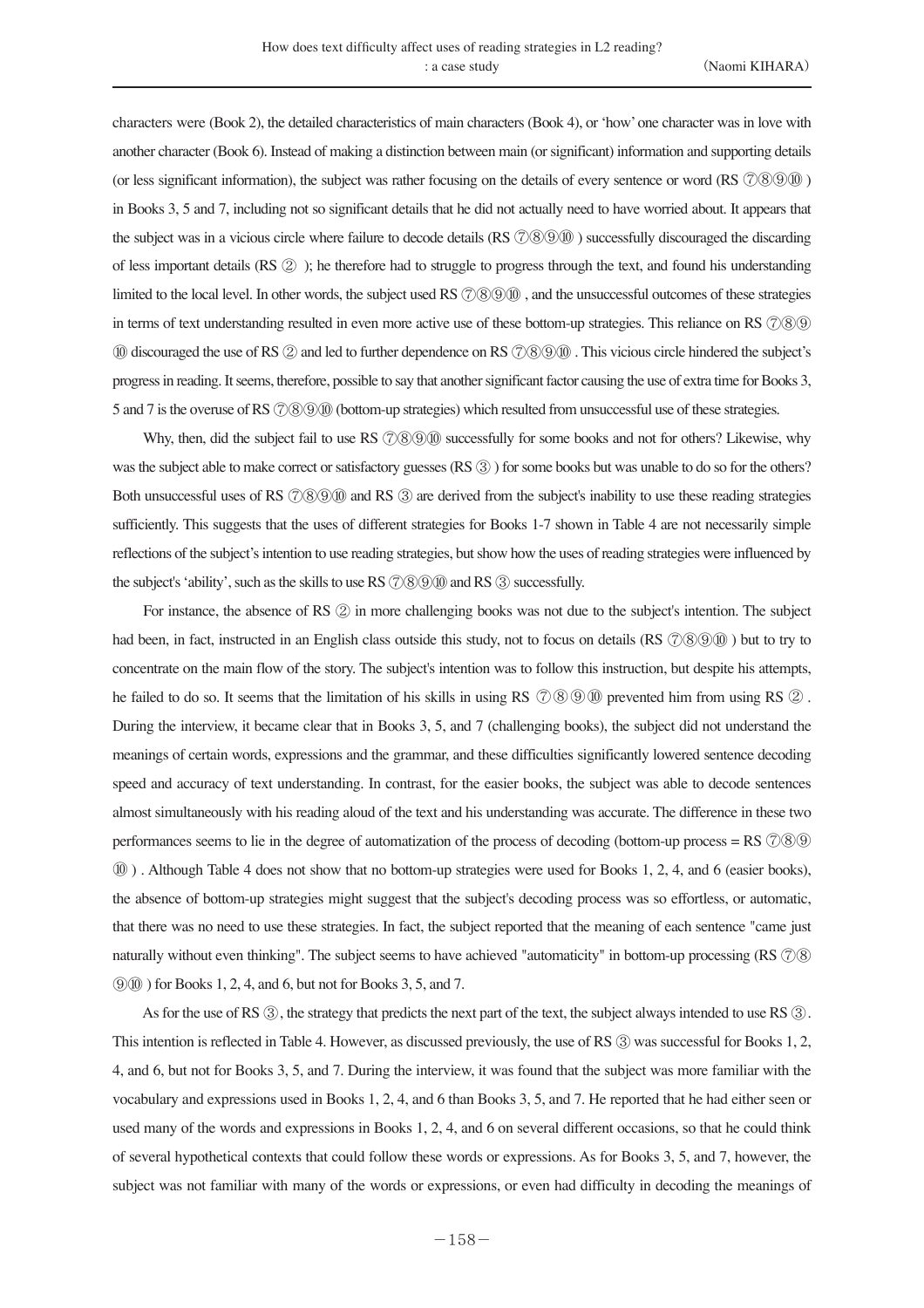the sentences, as seen in the previous paragraph. His attempted prediction often seemed to have failed for Books 3, 5, and 7 because he had not encountered similar contexts before, giving him only futile guessing options. In short, limited knowledge of vocabulary or expressions seem to have prevented him from using RS ③ successfully.

#### **5. Conclusion**

In this study, it was found that a subject with a relatively higher English proficiency changed the uses of reading strategies according to the difficulty of the books. This suggests that an L2 reader may not be simply classified as using only one type of reading strategy, such as bottom-up strategy or top-down strategy exclusively. This study showed that the subject possessed a number of reading strategies including both bottom-up and top-down strategies, but the uses of some top-down strategies were limited or hindered by the ability and attributes of the subject: specifically, whether or not the bottom-up decoding process of the text was automatized; and whether the subject was sufficiently familiar with, or had been exposed to relevant vocabulary or phrases prior to the reading.

Since the study only observed one subject with limited reading samples, the findings should not be generalized. In order to further explore the relationships between strategy use and text difficulty, a larger scale study with more subjects with a variety of reading samples are required. This small scale study, however, suggests that automaticity of bottom-up processing and familiarity with relevant vocabulary and phrases would be a valuable focus for future research.

#### **References**

Bassett, J. (2000). *The President's Murderer*. Oxford: Oxford University Press.

Carrell, P. L. (1989). Metacognitive awareness and second language learning. *Modern Language Journal.* 73, 124-34.

Escott, J. (2000) *Little Women by L.M. Alcott*. Oxford: Oxford University Press.

Furukawa, A., Kanda, M. Mayuzumi, M., Nishizawa, H., Hatanaka, K., Sato. M. & Miyashita, I. (2007) *Eigo Tadoku Kanzen Book Guide*. Tokyo: Cosmopier.

Hasegawa, A. (2006) How Extensive Reading Affects Perceived Strategy Use. *Takushoku Language Studies. 111*, 151-168.

Iino, A. (2006). The Influence of Reading Aloud Instructions and Extensive Reading Instructions in EFL classroom on Reading Comprehension and Learner's Perception of Reading Strategies. *Bulletin of Seisenjogakuin Junior College.*  25, 51-69.

Kanatani, K. ed. (1995). *Eigo reading ron*. Tokyo: Kagensha.